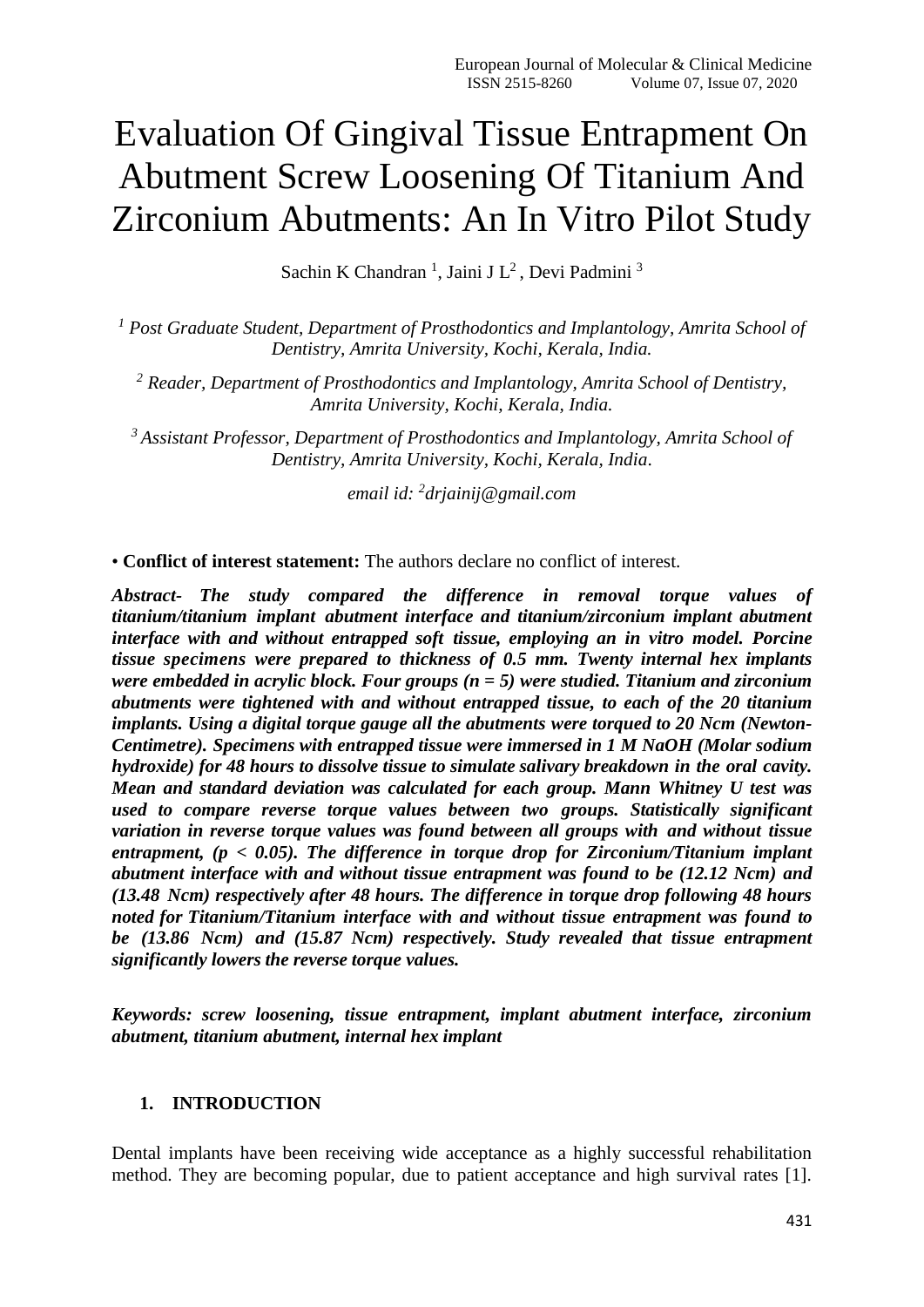Dental Implant technology has been continuously evolving over the years, providing patients with unmatchable levels of effectiveness, affordability and convenience. Implant dentistry progressed in the past century, focusing on materials, designs and techniques and by serving as quality anchorages for various conventional dental prosthesis. By twentieth century, numerous sophisticated techniques had been developed, comprising subperiosteal, transosteal and blade implants.

In two-piece implant systems, the implant and abutment are connected by means of a connecting screw. The connection between the two components are of different geometry and design like internal hex, external hex, Morse taper, tri-channel etc depending upon the manufacturer. According to Mc Glumphy et al. the screw joints consist of two components clamped together by a screw. Abutment and implant are also held together by a screw [2]. A specified torque is applied to tighten the screw. The force developed within the screw is called as preload. Fatigue life of abutment screw can be maximized by achieving optimal preload at implant/abutment connection. Attaining the specified preload also helps to prevent screw loosening [3]. Various authors pointed out that, loss of preload results in screw loosening [1].[4-6].

Screw loosening is a common prosthetic complication encountered while restoring with dental implants. This will make the prosthesis mobile, thereby creating a need to access the abutment screw for retrieval. Studies have demonstrated that insufficient preload or under tightened abutment screws depicted greater micro movement in the implant/abutment interface, that leads to loosening of screw, failure of joint and ultimately prosthetic failure. Abutment screw loosening lead to inflammation of gingiva, fracture of the abutment screw and failure of implant [4-6]. Benin et al. proposed that screw loosening depends on reduction of preload, settling and elongation of screw in an implant/abutment complex [7]. The applied torque or preload is achieved, based on variables such as the properties of materials in contact, presence of lubricants, settling of screw and the initial torque applied [8].

A clean implant/abutment interface is essential for accurate fit of abutment into the implant, especially during metal trial and final insertion. The same sequela results when tissue entrapment happens between implant/abutment joints. Tissue entrapment results in insufficient preload due to interference of soft tissue. It has been advocated that micro motion between implant components may cause peri-implant irritation, inflammation, gingival tenderness and gingival hyperplasia. Entrapped tissue undergoes ischemia and subsequent necrosis there by creating a space between the components. The resulting space created at the abutment/implant connection can lead to decrease in achieved torque values for the abutment screw. This leads to screw loosening [9,10].

There exist specific tissue retraction procedures, developed for fixed Partial Dentures to reduce the tissue interference during procedures. The methods used are gingival retraction cord, electrosurgery, injectable chemical retract ants and lasers, and they are used along with natural tooth abutments [11]. The use of standard and custom healing abutments and the wide emergence profile, are all the methods used to attain gingival tissue retraction for implant restorations. However, there exist limited guidelines in gingival retraction for dental implant restorations. Technologies are as such not developed to reduce tissue interference in implant supported restorations.

At present there are no studies to address the influence of soft tissue entrapment on screw loosening in zirconia abutments. This study was conducted to understand influence of tissue entrapment on screw loosening, in titanium/titanium and titanium/zirconia implant abutment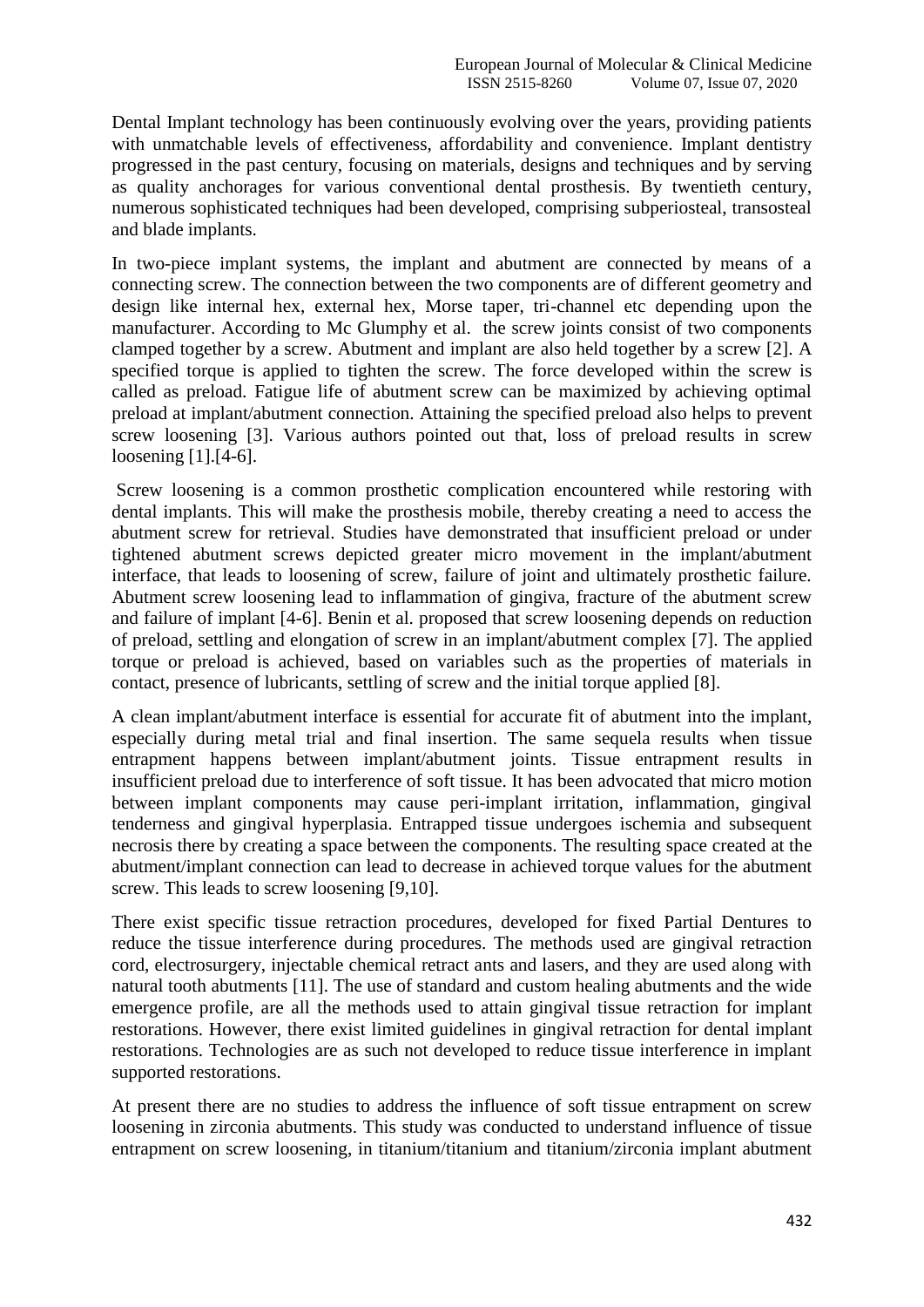systems. The study will bring forth the importance of developing a specific method for tissue retraction in implantology.

# **2. MATERIALS AND METHODS**

All study components were manufactured by ADIN Dental implants Limited (Alon Tavor POB 1128, Afula 1811101, Israel). The following components were used in this study. Twenty 3.5 x 8 mm Adin internal hex implants (IFS 0835), 10 titanium abutments (RS38000) and 10 zirconium abutments (ZA- 0105). Twenty implants were mounted on selfcure acrylic blocks (DPI-RR Cold Cure, Dental Products of India, Delhi, India) of 3x3 cm diameter with the help of dental Surveyor (Marathon Surveyor 103 complete) to ensure the parallelism. Implant/abutment interface were exposed one mm above the acrylic blocks (Figure 1).



Figure 1. Mounted titanium implants, titanium abutments and zirconium Abutments

## *Tissue specimen preparation*

Soft tissue specimens were collected from the palate of pig with the help of punch biopsy. The samples were then fixed with 10% formalin. Then using a punch biopsy needle of diameter 5 mm, these specimens were punched. The basic structure of the tissue sample was of a disc of 5 mm (millimetre)diameter and 0.5 mm thickness. To standardize tissue thickness of the sample to, 0.5 mm, an aluminium alloy block was fabricated using CAD/CAM (Computer aided design/ Computer aided manufacture) technology with an indentation of 0.5 mm depth. Tissue samples were placed inside the block indentation and polished to a 0.5 mm thickness using a tissue polishing system with a 1200-grit sandpaper. Precise measurements of tissue thickness were recorded using a digital calliper (Mitutoyo 150 mm Digimatic Caliper 500-196-30) to ensure accuracy. A centre punch of 2 mm diameter was made in the sample in order to facilitate the abutment screw through the sample (Figure 2).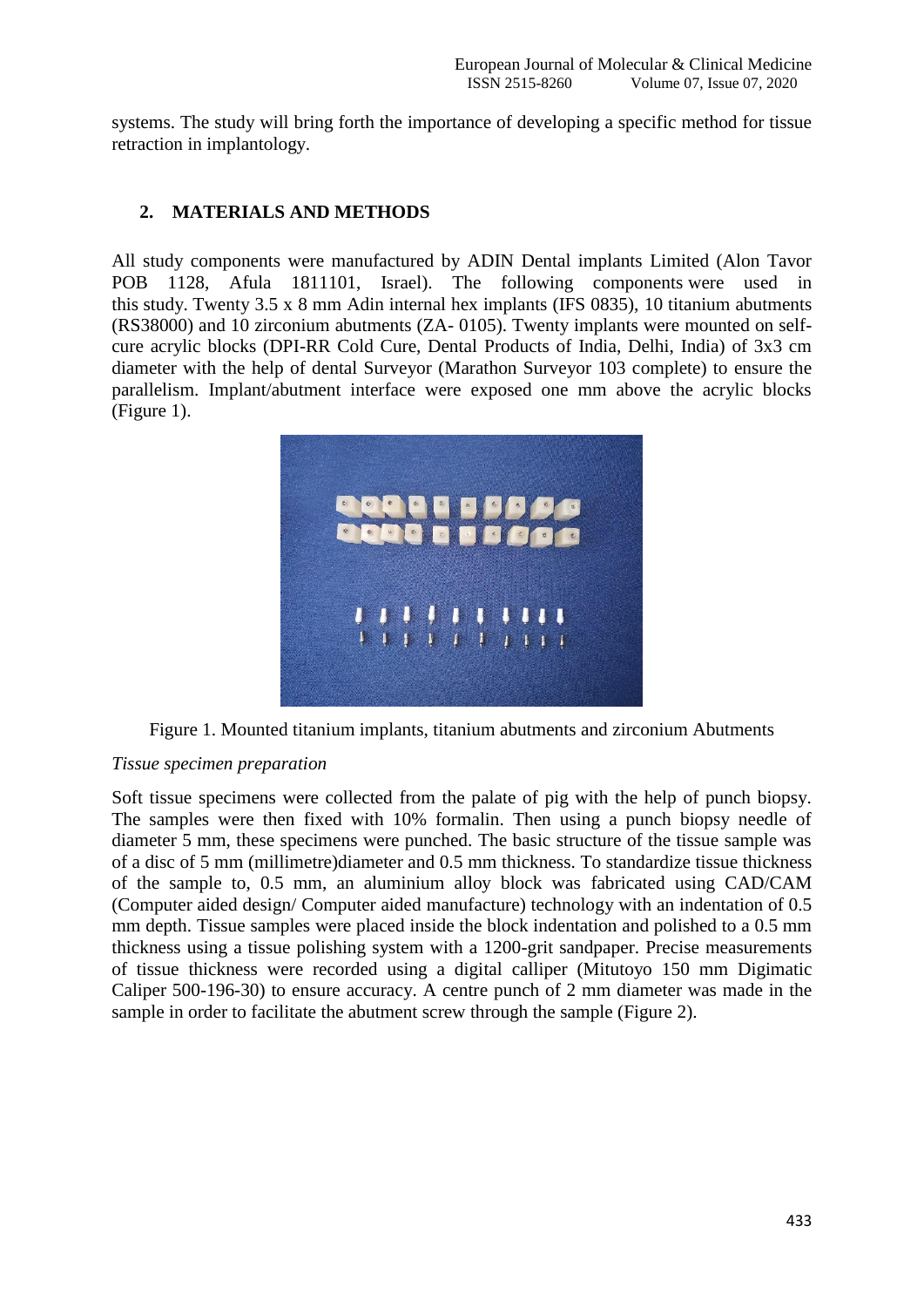

Figure 2. Titanium and zirconium abutments with entrapped tissue

# *Study Groups*

Four implant groups  $(n = 10)$  were studied. Group 1 Group 2 comprised of Titanium implant/Titanium abutment connections with and without soft tissue respectively. Group 3 and Group 4 consist of Titanium implant/Zirconium abutment connections with and without soft tissue respectively. Group 1 and Group 3 were the test groups and Group 2 and Group 4 were the control groups. The abutments were tightened and torqued to 20 Ncm with the help of a digital torque gauge (Figure 3).



Figure 3. Testing the specimens using digital torque wrench

The Specimens of implant/abutment interface with soft tissue were immersed in 1 M NaOH solution for 48 hours in order to dissolve tissue. This simulated breakdown of tissue in saliva inside the oral cavity. Then reverse torque values were recorded for each sample and each group separately. The tissue entrapment at the implant/abutment connection was assessed by visual inspection. The abutments and tightening screws in each group was then disconnected from the implant bodies. The specimens with tissue were cleaned manually. A second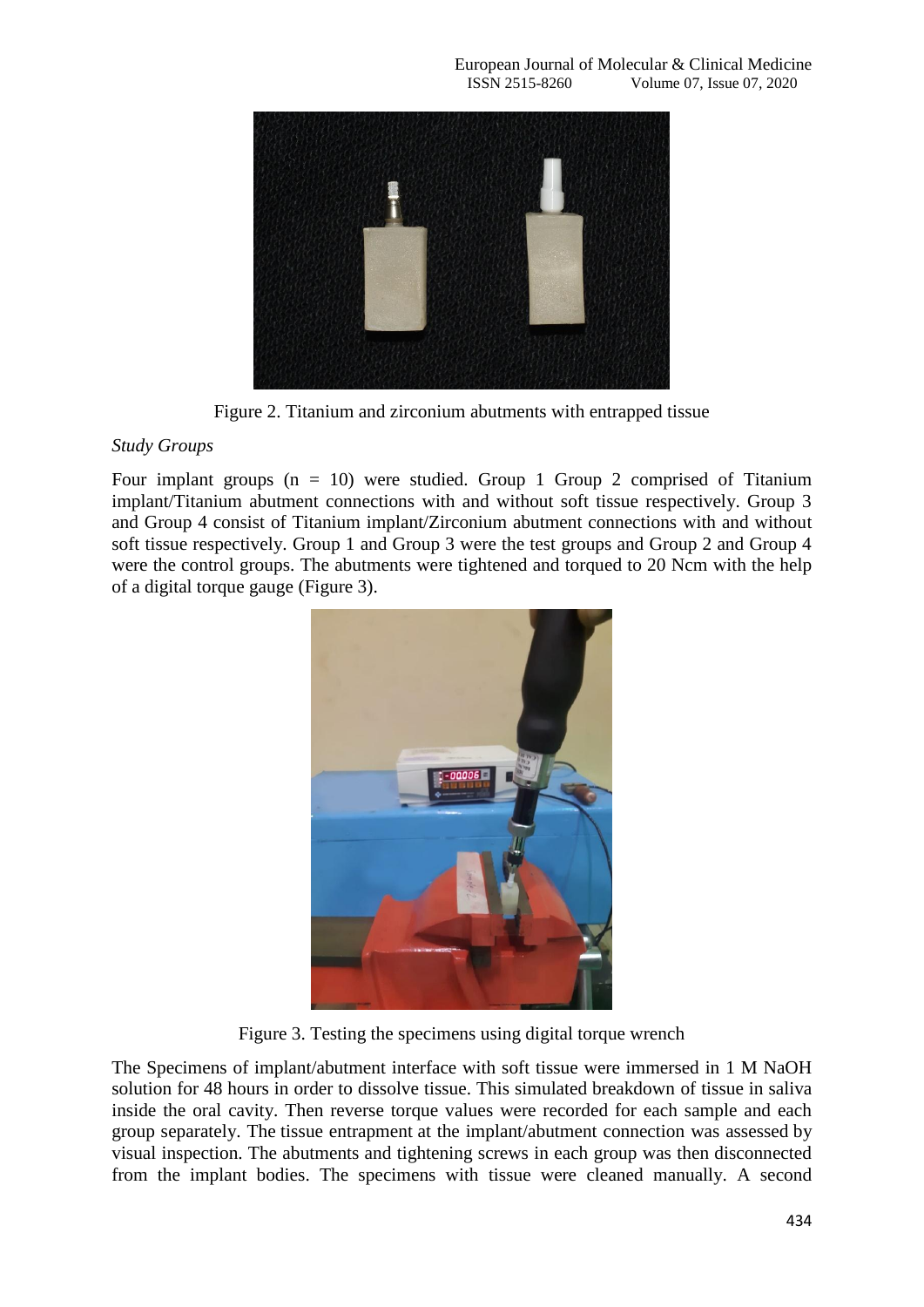insertion torque was recorded on all specimens using the digital torque limiting device to evaluate the clinical significance of reinsertion of Titanium abutments and Zirconium abutments with entrapped tissue.

## *Statistical analysis*

Data were analysed using the Statistical Package for Social Sciences software (IBM SPSS Statistics for Windows Version 20.0, Armonk, NY). Mean and standard deviation were determined for each group for both insertion and reverse torque values. For comparison of reverse torque values at 10 min and 48 hours between Group 1 & 2, Group 3 & 4 and Group 1 & 3; Mann Whitney U test was applied. For all statistical evaluations, a two-tailed probability value p value  $\langle 0.05 \rangle$  was considered as significant. The methodology was reviewed by an independent statistician

## **3. RESULTS**

All the titanium and zirconium abutments with and without tissue entrapment, were tightened to 20Ncm. No statistically significant differences ( $p < 0.05$ ) were found among any of the groups ( $n = 5$  for groups with tissue entrapment and  $n = 5$  control groups) in achieving insertion torque values. The groups with entrapped tissues (test groups) were immersed in 1 M NaOH solution for 48 hours in order to mimic salivary breakdown of tissue inside the oral cavity. However, the test groups did not show any noticeable looseness on the implant abutment interface. Then reverse torque values were measured. Statistically significant variation in reverse torque values were found between all groups with and without tissue entrapment,  $(p < 0.05)$  (Table 1).

| <b>Descriptive Statistics</b> |                                          |   |         |         |  |
|-------------------------------|------------------------------------------|---|---------|---------|--|
| Group                         |                                          | N | Mean    | S D     |  |
|                               | After 10 mins                            | 5 | 15.7800 | .13766  |  |
|                               | After 48 hrs(hours)                      | 5 | 13.8600 | .14629  |  |
| Ti test                       | Reinsertion torque                       | 5 | 20.0860 | .20623  |  |
| (titanium)                    | $10\,5$<br>after<br>Loss<br>min(minutes) |   | 4.2200  | .13766  |  |
|                               | Loss after 48 hours                      | 5 | 6.1400  | .14629  |  |
|                               | After 10 mins                            | 5 | 16.6440 | .88816  |  |
| <b>Ti</b> control             | After 48 hrs                             | 5 | 15.8740 | .55801  |  |
|                               | Reinsertion torque                       | 5 | 19.4840 | 1.15381 |  |
|                               | Loss after 10 min                        | 5 | 3.3560  | .88816  |  |
|                               | Loss after 48 hours                      | 5 | 4.1260  | .55801  |  |
|                               | After 10 mins                            | 5 | 13.8640 | .26035  |  |

| Table 1. Descriptive Statistics |  |  |  |  |
|---------------------------------|--|--|--|--|
|---------------------------------|--|--|--|--|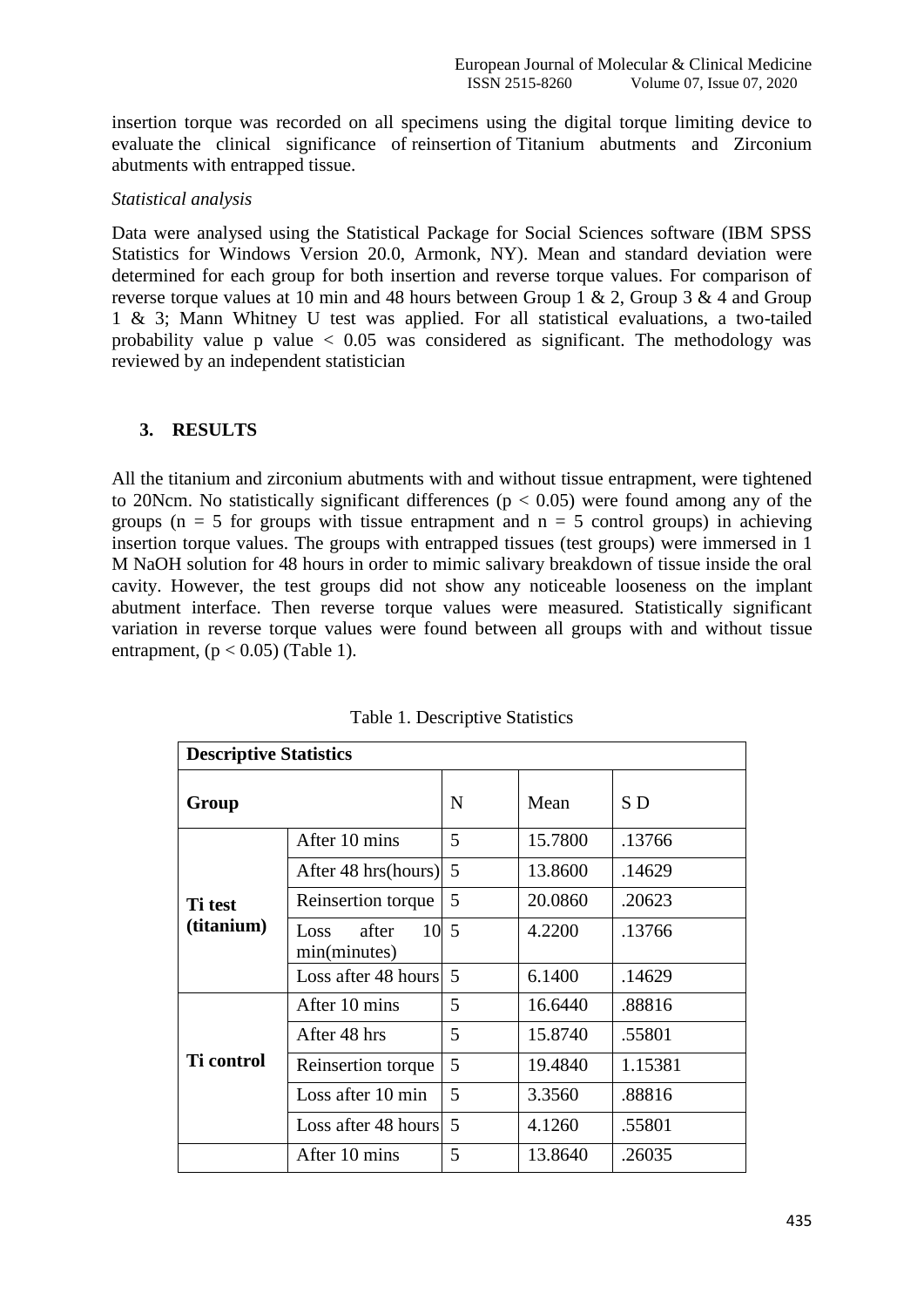|                        | After 48 hrs          | 5 | 12.1260 | .27727 |
|------------------------|-----------------------|---|---------|--------|
| Zr test<br>(zirconium) | Reinsertion torque    | 5 | 20.2000 | .44317 |
|                        | Loss after 10 min     | 5 | 6.1360  | .26035 |
|                        | Loss after 48 hours 5 |   | 7.8740  | .27727 |
| <b>Zr</b> control      | After 10 mins         | 5 | 15.4860 | .53956 |
|                        | After 48 hrs          | 5 | 13.4820 | .44257 |
|                        | Reinsertion torque    | 5 | 20.0000 | .00000 |
|                        | Loss after 10 min     | 5 | 4.5140  | .53956 |
|                        | Loss after 48 hours 5 |   | 6.5180  | .44257 |

Mean torque loss for Group I (Test Group: Titanium/ titanium implant abutment interface with tissue) was 15.7800 Ncm and for Group 2 (Control Group: Titanium/ titanium implant abutment interface without tissue), it was 16.6440 Ncm after 10 minutes. After 48 hours the mean torque loss for Group 1 was13.8600 Ncm and for Group 2, it was 15.8740 Ncm. Comparison of group 1 and group 2 showed statistically significant variation in reverse torque values, which in turn depicted that tissue entrapment has a significant role in torque loss ( $p < 0.05$ ) (Table 2).

| Time Interval | <b>Study Groups</b> | Mean $\pm$ SD Torque loss (Ncm) | p value  | Z value  |
|---------------|---------------------|---------------------------------|----------|----------|
| 10 minutes    | Group $1$ (n=5)     | $15.780 \pm .137$               | $0.009*$ | $-2.619$ |
|               | Group $2(n=5)$      | $16.644 \pm .888$               |          |          |
| 48 hours      | Group $1$ (n=5)     | $13.860 \pm .146$               |          |          |
|               |                     |                                 | $0.009*$ | $-2.611$ |

Table 2. Comparison of Ti test and Ti control (Mann Whitney U test) Group 1 and Group 2.

\*p significant at less than 0.05

Mean torque loss for Group 3 (Test Group: Titanium/ zirconium implant abutment interface with tissue) was 13.8640 Ncm and for Group 4 (Control Group: Titanium/zirconium implant abutment interface without tissue), it was 15.4860 Ncm after 10 minutes. After 48 hours the mean torque loss for Group 3 was 12.1260 Ncm and for Group 4, it was 13.4820 Ncm. The comparison between group 3 and group 4 showed statistically significant variation in reverse torque values, which again denoted the significance of tissue entrapment on torque loss ( $p <$ 0.05) (Table 3).

| Time Interval | <b>Study Groups</b>               | Mean $\pm$ SD Torque loss (Ncm) | p value | Z value  |
|---------------|-----------------------------------|---------------------------------|---------|----------|
| 10 minutes    | Group 3 (n=5)   $13.864 \pm .260$ |                                 |         | $-2.611$ |
|               | Group 4 (n=5)   $15.486 \pm .539$ |                                 | $.009*$ |          |

Table 3. Comparison of Zr test and control (Mann Whitney U test) Group 3 and group 4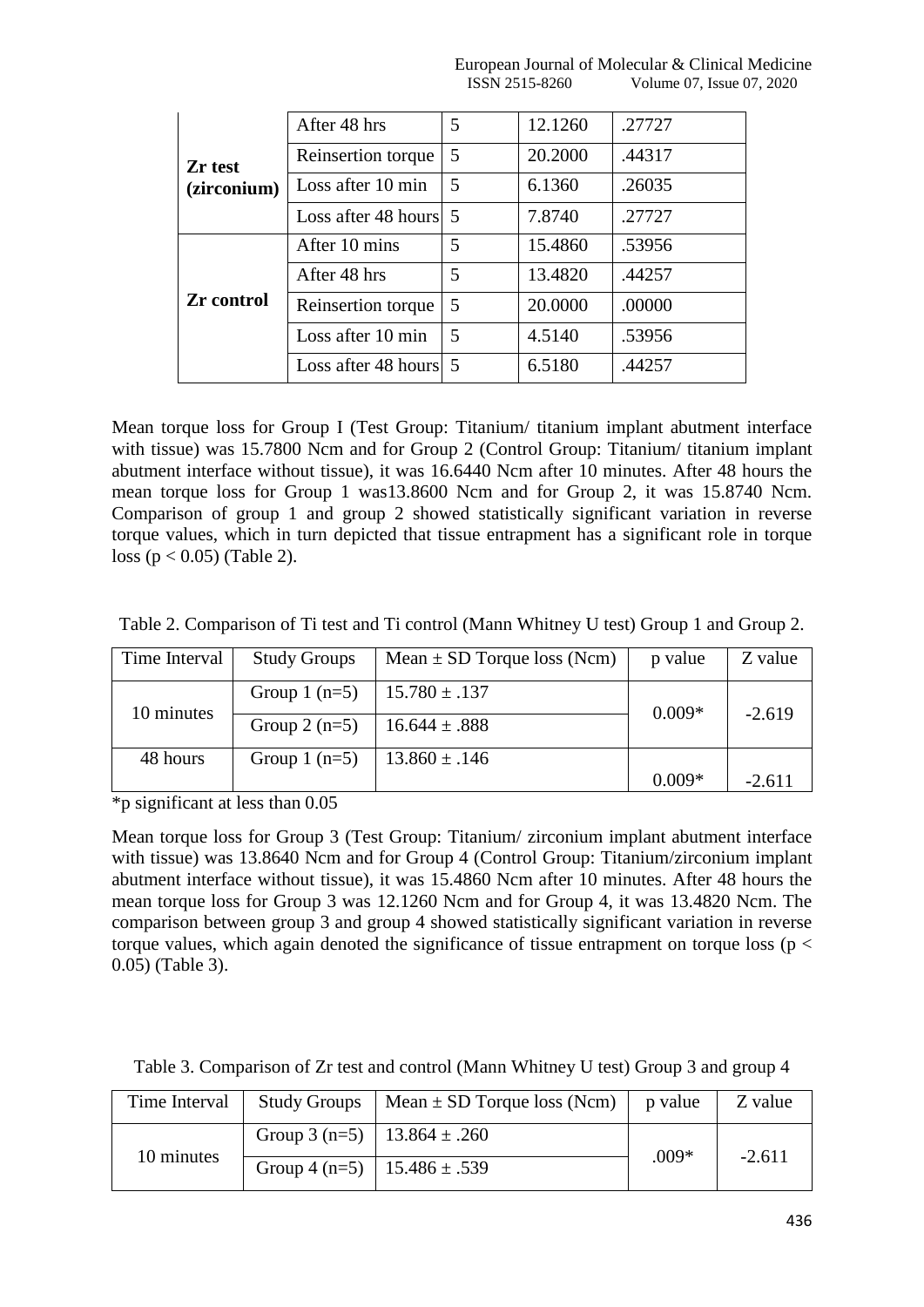| 48 hours | Group 3 (n=5)   $12.126 \pm .277$ |         |           |
|----------|-----------------------------------|---------|-----------|
|          |                                   | $.009*$ | $-2.61$ . |

\*p significant at less than 0.05

Among the test groups, the mean reverse values of titanium abutments with tissue (Group 1) were 15.78 Ncm after 10 minutes of insertion and 13.86 Ncm after 48 hours, and Zirconia abutments with tissue (Group 3) are 13.86 Ncm after 10 minutes of initial torque and 12.12 Ncm after 48 hours (Figure 4). The comparison between the zirconium and titanium abutments with tissue entrapment showed p value of 0.009 which was statistically significant (Table 4).

Table 4. Comparison of Ti test and Zr test (Mann Whitney U test) Group 1 and Group 3

| Time Interval | <b>Study Groups</b> | Mean $\pm$ SD Torque loss (Ncm) | p value  | Z value  |
|---------------|---------------------|---------------------------------|----------|----------|
| 10 minutes    | Group $1$ (n=5)     | $15.780 \pm .137$               | $0.009*$ | $-2.619$ |
|               | Group $3(n=5)$      | $13.864 \pm .260$               |          |          |
| 48 hours      | Group $1$ (n=5)     | $13.860 \pm .146$               |          |          |
|               |                     |                                 | $0.009*$ | $-2.611$ |

\*p significant at less than 0.05

When the loss of torque values (Group 1) and (Group 3) were compared, it was noticed that titanium implant/zirconia abutment with entrapped tissue had more torque loss.

Among the control groups, the mean torque loss for Group 2 was 16.6440 Ncm and for Group 4, it was 15.4860 Ncm after 10 minutes. After 48 hours the mean torque loss for Group 2 was 15.8740 Ncm and for Group 4, it was 13.4820 Ncm. The comparison between group 2 and 4 showed statistical significance only after 48 hours ( $p < 0.05$ ) (Table 5). When the loss of torque values of (Group 2) and (Group 4) was compared, it was noticed that titanium implant/zirconia abutment without entrapped tissue had more torque loss. Mean reverse torque values of test and control groups are shown in (Figure 4).



**Figure 4.** Mean reverse torque values of test and control groups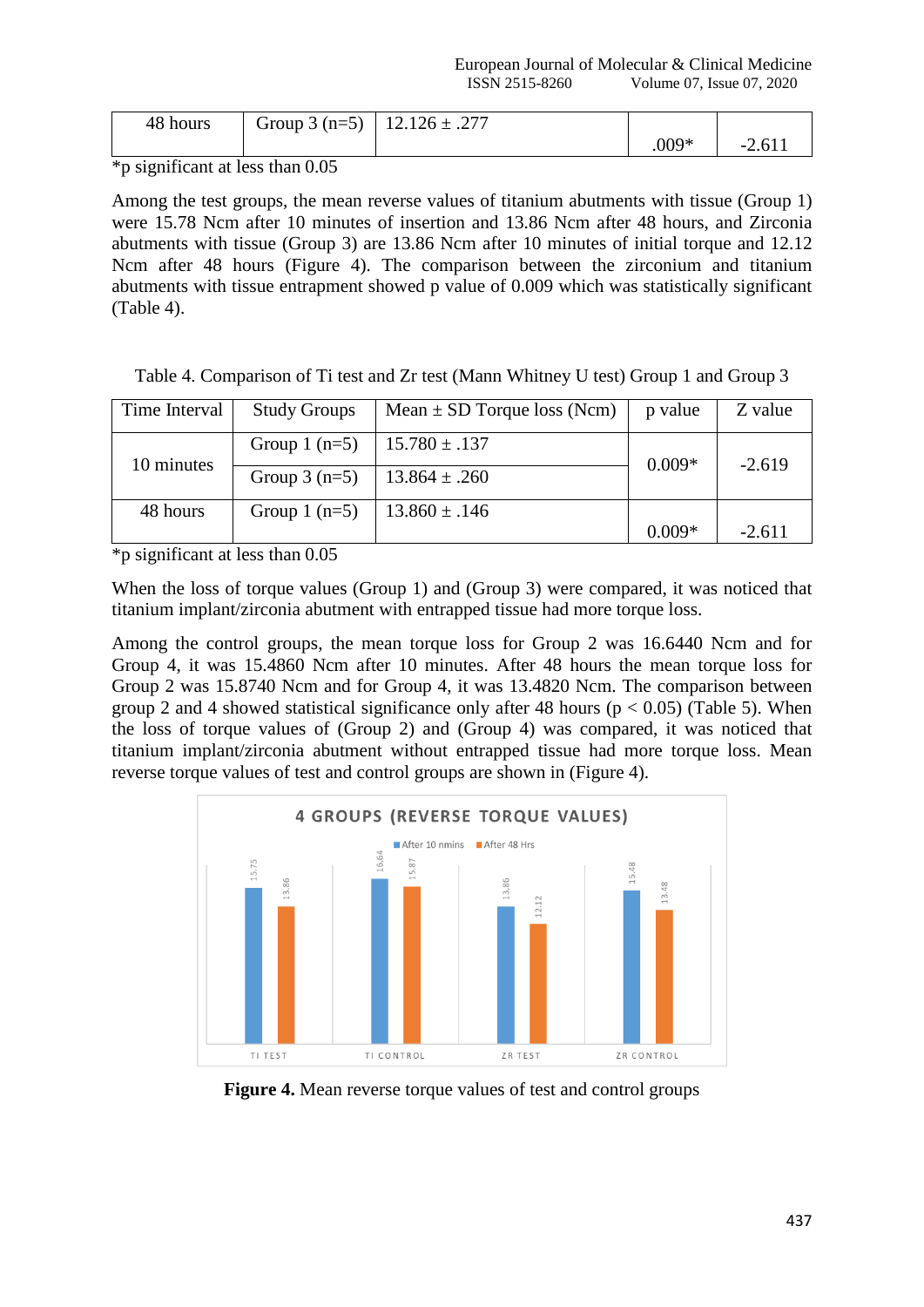# **4. DISCUSSION**

The present study was conducted to answer the research question, does tissue entrapment between the interface of implant abutment connection of Titanium and Zirconium abutments result in decrease of reverse torque values? The null hypothesis was that, entrapment of gingiva does not have any effect on torque loss/screw loosening between the interface of abutment/implant of Titanium and Zirconium abutments.

In order to assess the nature of torque loss due to entrapment of tissue, insertion torque values were measured, in all the groups with and without tissue. Control groups as well as the test groups, insertion torque values were achieved to 20 Ncm. Torque drop were recorded following 10 minutes and 48 hours. Prior to assessment of loss in torque, to mimic salivary breakdown of tissue inside the oral cavity the specimens with entrapped gingival tissue were immersed in 1 M NaOH solution for 48 hours.

Group 1 and group 2 were compared for torque loss, maximum torque loss was associated with, the specimens with entrapped tissue. Maximum mean torque (13.86 Ncm) was noticed for group 2 following 48 hours. When the test groups (Group 1 and group 3) were compared it was noticed that, maximum mean torque loss (12.12 Ncm) was associated with titanium zirconium implant abutment interface with tissue, following 48 hours. Data analysis of the study revealed that, tissue entrapment significantly contributes to torque loss. Similarly, when Group 3 and Group 4 were compared, maximum torque loss was associated with specimens with tissue. Maximum mean torque loss (12.12 Ncm) was noticed following 48 hours. When the control groups (Group 3 and group 4) without tissue were compared, it was observed that titanium zirconium implant/abutment surface showed maximum torque loss, again after 48 hours.

# *Screw mechanics and prosthetic failure*

Passive fit of restorations and abutment are considered as one of the most significant requirements for maintaining bone level [12-14]. To achieve passive fit, the frame work should impart zero strain on the implant/ abutment interface in the absence of functional load. This requirement may be achieved by simultaneous and even contact of the complete inner surfaces of implant and the abutment [15].

Entrapment of gingival tissue prevent this even mating of implant/abutment interface. To a great extent the magnitude of force on the implant, the mechanical integrity of the interface and the strength and stability of joint are determined by the design of implant/ abutment connection [2].[16]. Screw loosening and fracture of abutment screw depends on the type of implant abutment design. It also influences, how the loads are transferred to the implant bone interface and to the implant prosthetic interface. According to the current scientific evidence and with the efficacy of current dental technology used for the fabrication of frame work, it has been concluded that a complete passive fit is not achievable [17].[18]. Prosthetic failures such as screw loosening or fracture may result from poor framework fit [19-23].

According to Mc Glumphy et al. the screw joint is considered as two components clamped together by a screw. Abutment and implant are held together by a screw [2]. A specified torque is applied to tighten the screw. This create a preload which results in compressive stresses, as the implant and abutment are tightened together [24]. Forces attempting to separate the parts are called joint-separating forces. These forces must remain below the threshold of the established preload. The applied torque or preload is achieved, based on variables such as the physical properties of materials in contact, presence of lubricants,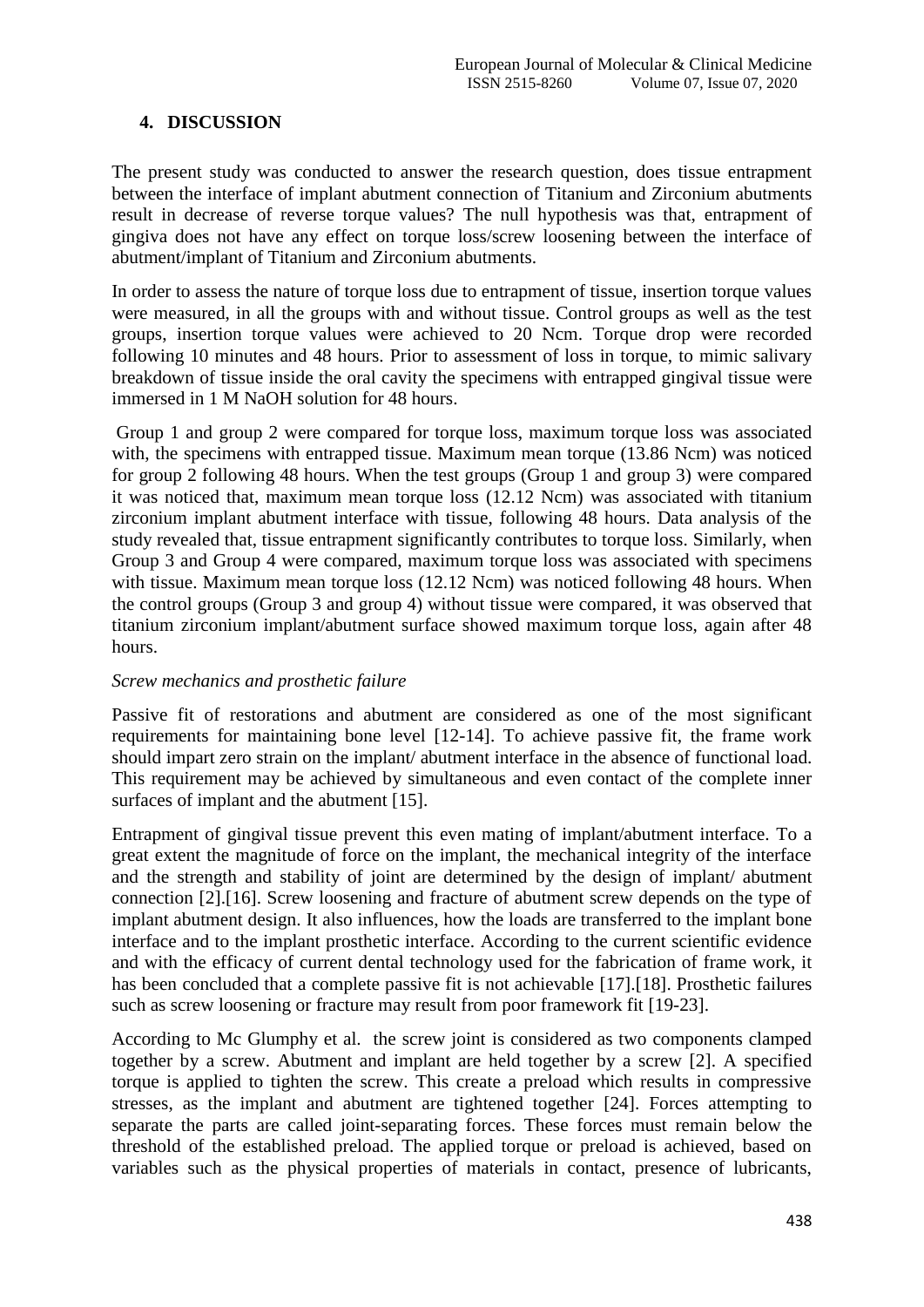settling of screw and the initial torque applied [8]. As torque is applied to the abutment screw, the screw elongates and keep the screw body in tension [8]. Elastic recovery of the abutment screw creates a clamping force which pulls the implant and prosthesis together [9].

Abutment screw loosening results from the deformation of the screw and connected members in response to an external load applied [25]. Though 20 Ncm insertion torque values were achieved by all the groups with and without soft tissue, higher torque loss values were associated with groups with tissue entrapment. This could have happened because of uneven contact between the contacting surfaces of implant abutment connection resulting in subsequent torque loss.

When occlusal loads are applied to the implant crown, the screw head get compressed is symmetrically and reduces the frictional forces between implant and abutment. As the preload decreases, the threads disengage and the screw loosening occur [26].[27]. Studies have demonstrated that insufficient preload or under tightened abutment screws depicted greater micro movement in the implant/abutment interface, that leads to loosening of screw, failure of joint and prosthesis. Settling effect of screws plays a vital role in screw stability.

Under functional loads the rough spots on the mating surfaces of implant and abutment get flattens leading to screw settling. During the initial tightening, the rough points meet and they will be the only contacting surfaces [29]. It was found that 2% to 10% of the initial torque applied is lost due to settling of screw. Hence the torque required to remove an abutment screw is less than the torque used initially to tighten the screw [30]. Entrapped tissue between implant and abutment also result in reduction of initial contact of rough spots. The design and geometry of the joint also contribute in stability of the implant abutment connection. Various authors have proposed that loss of torque has significant influence on screw loosening [1].

Implant/abutment joint success is accomplished by achieving optimum preload of the interface. This will maximize the fatigue life of the abutment screw while offering a reasonable degree of protection against loosening [7]. Specific amount of torque that should be applied to the screw is decided by each manufacturer. Fatigue testing studies have been conducted on implant/ abutment systems revealed that reduced reverse torque values can lead to screw loosening. To maintain a stable implant/abutment joint an accurate interface, free of irregularities on the contacting surfaces, is necessary. The maintenance of a clean implant/abutment interface during clinical procedures such as metal trial and final delivery is essential for accurate seating of the restoration. Tissue entrapped at the abutment/implant interface undergo ischemia and subsequent necrosis, thereby creating a space between the implant abutment interface. This space at the abutment/implant connection could lead to decreased preload of the abutment screw.

## *Screw loosening and tissue entrapment*

Tissue entrapment is one of the major factors which causes improper seating of the abutment [31]. The tissue, which gets entrapped between the implant abutment interfaces causes hindrance to the abutment and fails to get a proper contact between the surfaces of the implant body and abutment. The tissue entrapped may act as a spacer. This can lead to the diminished contact area. In spite of giving a 20 Ncm insertion torque to the head of the abutment screw, tissue entrapment may create a lowered initial preload than the optimal manufacturer recommendation of the screw joint [9]. Entrapped tissue undergoes degeneration over a period of time. This results in formation of micro gaps between the implant and abutment. This study revealed that tissue entrapment at the implant abutment interface created decreased reverse torque values.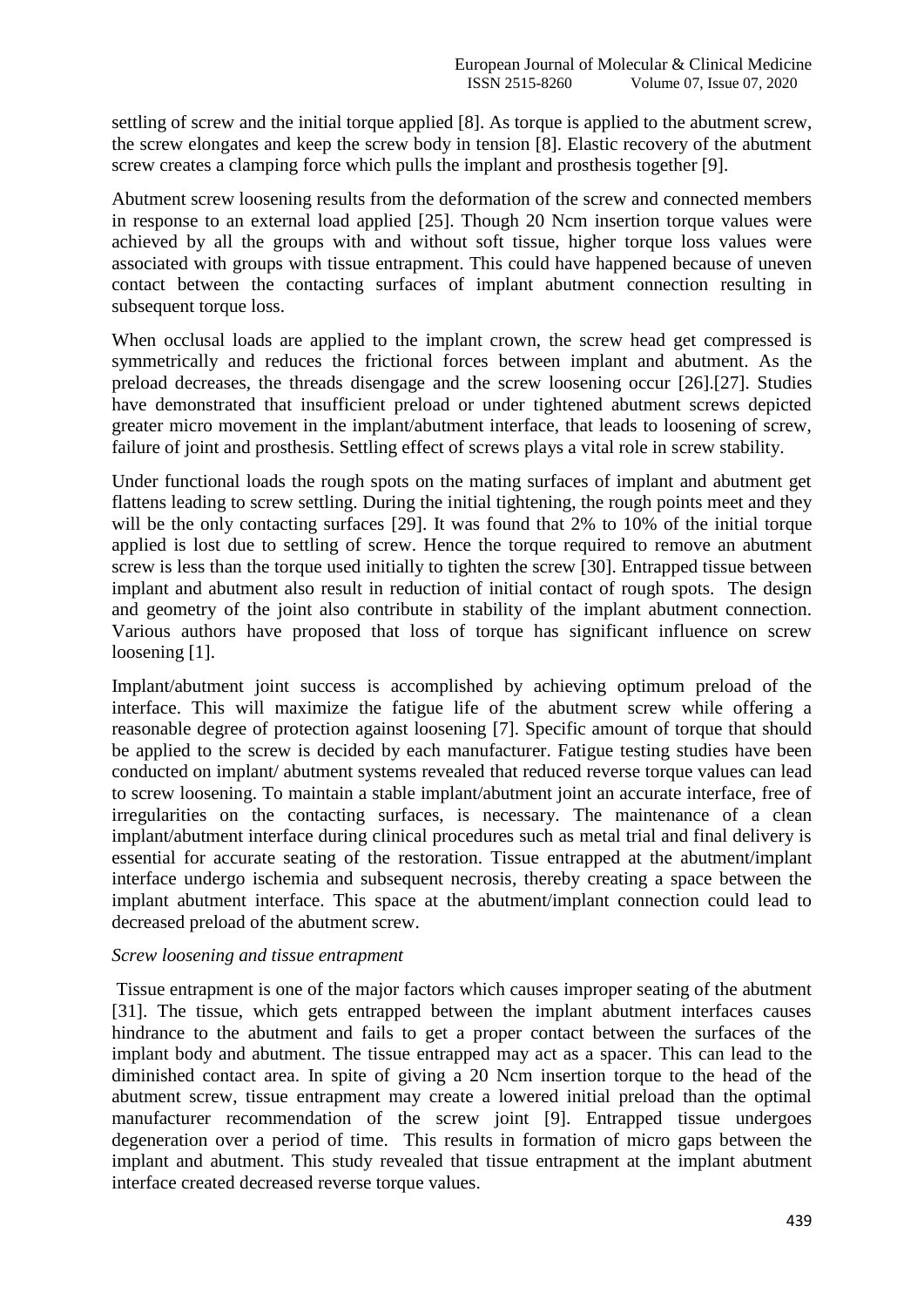The data from the study clearly reveal the effect of tissue entrapment on torque loss of implant abutment interface of two-piece implants. The study also reveals the effect of difference in abutment materials on torque loss at the implant abutment interface. By analysing the reverse torque values of 20 samples, the values after 10 minutes of initial torqueing and 48 hours after initial torqueing, it was noticed that, soft tissue entrapment resulted in significant reduction in reverse torque values. The values also showed that zirconium abutments have more loss of torque when compared to titanium abutments.

# **5. CONCLUSION**

This study focussed on evaluating the effect of gingival tissue entrapment on abutment screw loosening at the implant abutment connection of titanium and zirconium abutments. Within the limitations of the study, followings conclusions were drawn;

1. Tissue entrapment along the implant/abutment interface results in significant reduction in torque values following 10 minutes and 48 hours both in zirconium and titanium abutments. 2. Zirconium implant/abutment interface with tissue entrapment showed higher torque loss compared to titanium implant/abutment interface with soft tissue.

3. The study also revealed that the Zirconium abutments showed significant reduction in torque values when compared to titanium abutments with and without soft tissue entrapment.

#### *Acknowledgment*

The authors thank the "Bhramos Aerospace Ltd, Govt of India,Trivandrum" and the "Animal House, Centre for Nanoscience, Amrita Institute of Medical Sciences,Kochi" for their valuable support for the smooth conduction of the methodology.

## **6. REFERENCES**

- [1] W, Becker BE. (1995). Replacement of maxillary and mandibular molars with single endosseous implant Restoration: a retrospective study. J Prosthet Dent,74,51-55.
- [2] Clumpy, EA., Mendel, DA., Holloway, JA. (1998) Implant screw mechanics. Dent Clin North Am., Jan,42(1),71–89.
- [3] Burguete, RL., Johns, RB., King, T., et al. (1994). Tightening characteristics for screw joints in Osseo integrated Dental implants. J Prosthet Dent,71,592-599.
- [4] Jemt, T., Lekholm, U., Grondahl, K.(1990). 3-year follow up study of early single implant restorations ad modum Trademark. Int J Perio Restorative Dent,10,340-349.
- [5] Jemt, T., Linden, B., Lekholm, U.(1992). Failures and complications in 127 consecutively placed fixed partial Prostheses supported by Trademark implants: from prosthetic treatment to first annual check up. Int J Oral Maxillofac Implants, 7, 40-744.
- [6] Dixon, DL., Breeding, LC., Sadler, JP., et al. (1995). Comparison of screw loosening, rotation, and deflection Among 3 implant designs. J Prosthet Dent, 74, 270-278.
- [7] Binon, PP. (1996). Evaluation of three slip fit hexagonal implants. Implant Dent, 5(4), 235-248.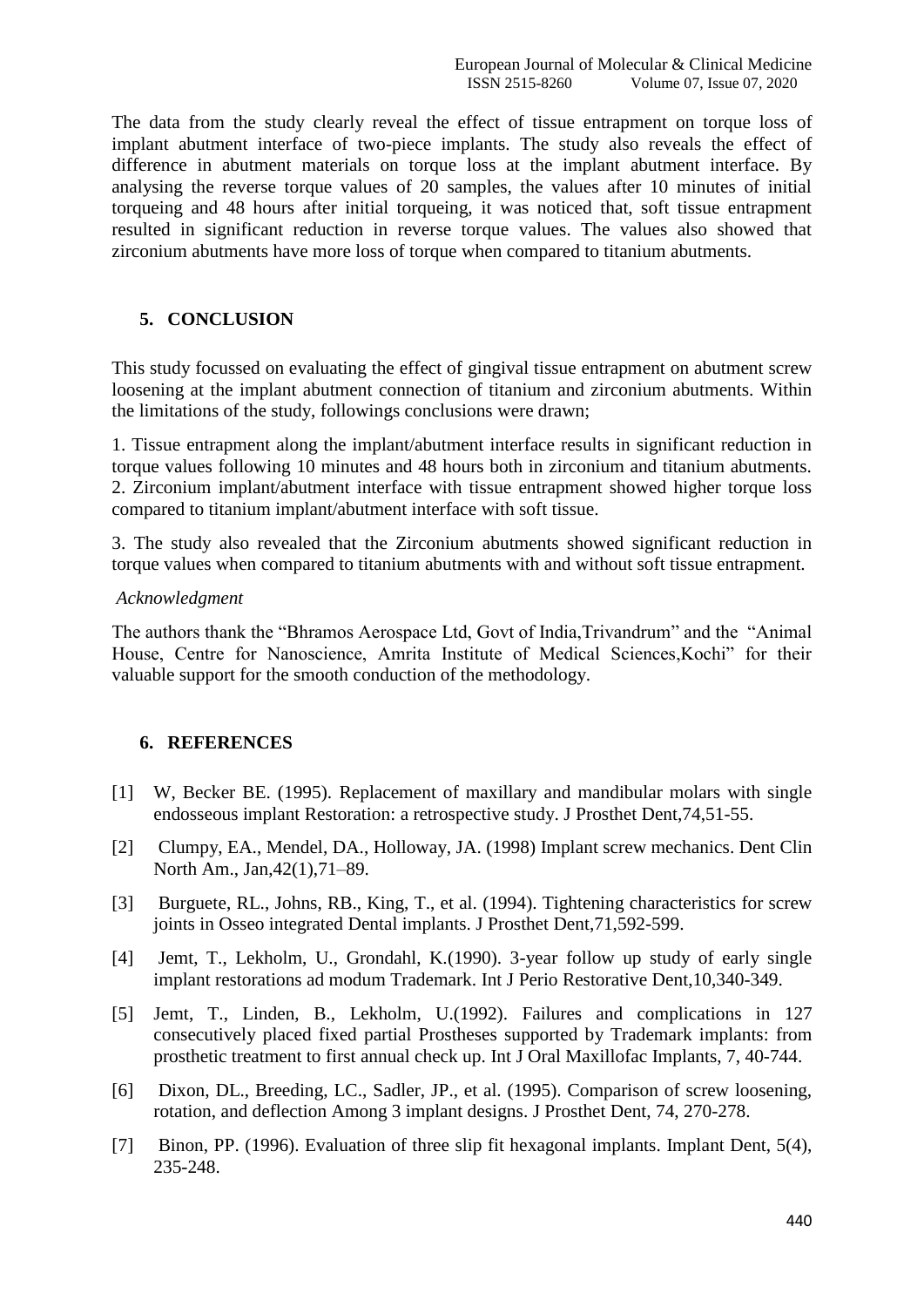- [8] Brunei, JB. (1988). Bio materials and bio mechanics in dental implant design. Int J Oral Maxillofac Implants, 3(2), 85–97.
- [9] Pickford, JH. (1981) An Introduction to the Design and Behaviour of Bolted Joints. New York, Marcel Decker, 1981.
- [10] Binon, PP., Sutter, F, Beaty K, et al. (1994). The role of screws in implant systems. Int J Oral Maxillofac Implants, 9 (supplement),48-63.
- [11] Martin, WC., Woody, RD., Miller, BH, et al. (2001). Implant abutment screw rotations and preloads for four Different screw materials and surfaces. J Prosthet Dent, 86, 24-32.
- [12] Adell, R., Lekholm, U., Rockler, B., Trademark, P. (1981). A 15-year study of osseointegrated implants in The treatment of the edentulous jaw. Int J Oral Surg, 6, 387–416.
- [13] Jemt, T. (1991). Failures and complications in 391 consecutively inserted fixed prostheses supported by Trademark implants in edentulous jaws: a study of treatment from the time of prosthesis placement and To the first check up. Int J Oral Maxillofac Implants, 6, 270–276.
- [14] Manual for Treatment with Jawbone Anchored Bridges According to the Osseointegration Method. Gothenburg, Sweden. Faculty of Ontology, Institute for Applied Biotechnology, University of Gothenburg.
- [15] J L, Jaini., S A, Mallan., P A, Murukan., Zarina, R. (2014). A Comparative Study on Micro gap of Premade Abutments and Abutments Cast in Base Metal Alloys. Journal of Oral Implantology, 40(3), 239- 249.
- [16] Steven, E., Eckert., Ann, Parein., Heidi, L,. My, shin., Jose, L. Padilla. (1997). Validation of dental implant systems Through a review of literature supplied by system manufacturers. J Prosthet Dent, 77(3), 271- 279.
- [17] Tsuge, T., Hagiwara, Y., Matsuumura, H. (2008). Marginal fit and micro gaps of implant-abutment interface With internal anti rotation configuration. Dent Mater J, 27, 29–34.
- [18] Carlson, L. (1994). Built-in strain and untoward forces are the inevitable companions of prosthetic misfit. Nobelpharma News, 8, 5.
- [19] Eckert, SE., Wollan, PC. (1998). Retrospective review of 1170 endosseous implants placed in partially edentulous jaws. J Prosthet Dent, 79, 415–421.
- [20] Hack, JE., Saatchi, RL., Sun, T., et al. (1995). Elongation and preload stress in dental implant abutment Screws. Int J Oral Maxillofac Implants,10, 529–536.
- [21] Sones, AD. (1989). Complications with osseointegrated implants. J Prosthet Dent, 62, 581–585.
- [22] Jemt, T., Lekholm, U., Grondahl, K. (1990). A 3-year follow-up study of early single implant restorations ad modum Trademark. Int J Periodontal Restor Dent, 10, 340–349.
- [23] Callus, T., Bessing, C. (1994). Loose gold screws frequently occur in full-arch fixed prostheses supported by osseointegrated implants after 5 years. Int J Oral Maxillofac Implants, 9, 169–178.